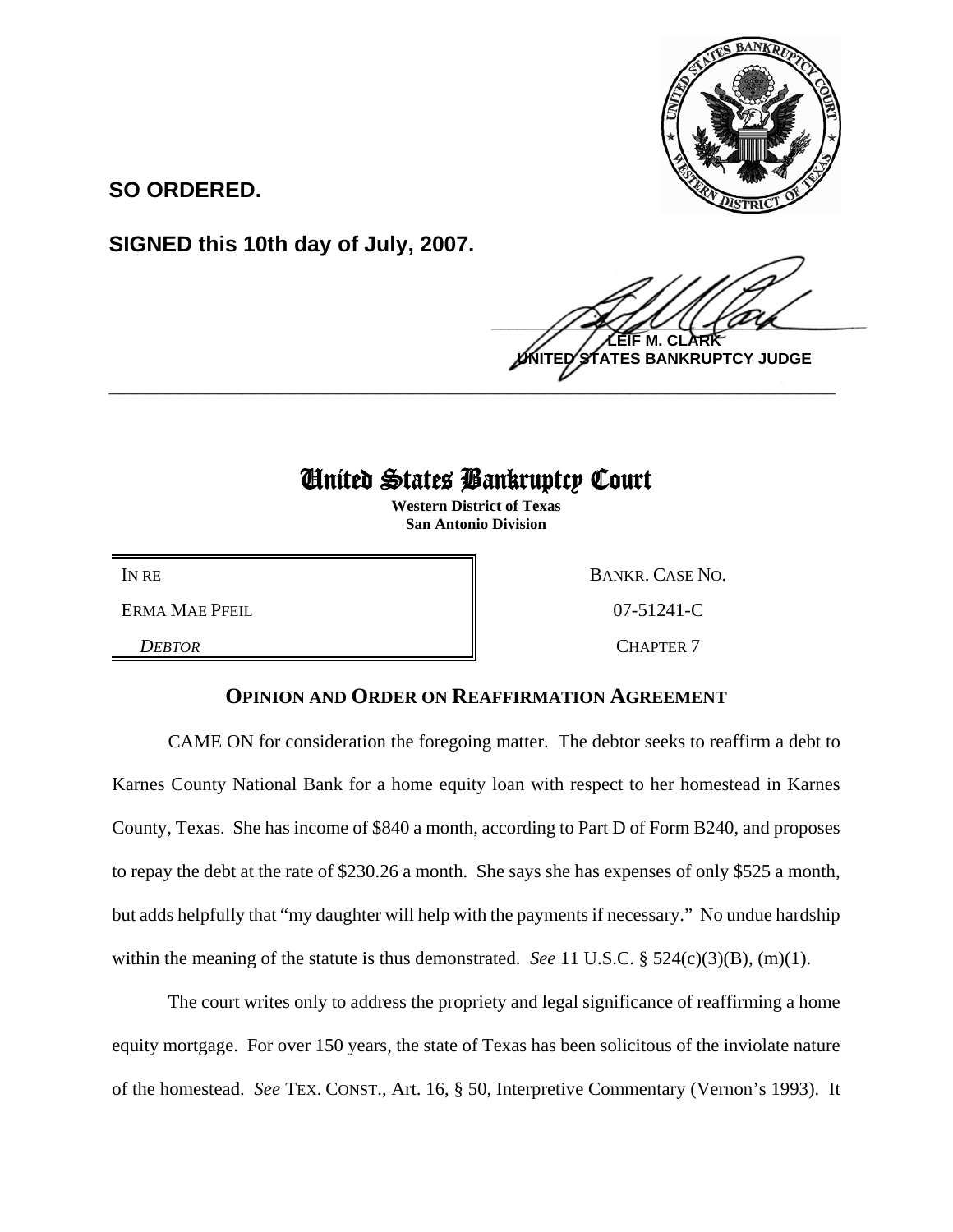was not until 2003 that Texas adopted, by referendum, amendments to its constitution to permit home equity loans. The amendment (which in its length and complexity reads more like a statute) sets out strict conditions on what lenders may do and not do in order to grant such loans, a recognition by the legislature that proposed the amendment that, in authorizing home equity loans, Texas would be permitting the first wholesale incursion into the sanctity of the homestead in Texas in well over 100 years. *See id.*

One significant provision of the amendment is relevant to this reaffirmation agreement. Per section 50(a)(6) of Article 16, the lien securing a home equity loan is, by definition *without recourse*. *See id*., at § 50(a)(6); *see also* § 50(g) (setting forth the notice which must be furnished to every borrower by the home equity lender, clearly disclosing that the lien granted is without recourse). The lender may only resort to the collateral in order to satisfy the obligation, and *may not*, as a matter of law, assert or recover a deficiency judgment from the borrower.

A reaffirmation agreement relieves the debtor of personal liability on an obligation otherwise discharged in bankruptcy. *See* 11 U.S.C. § 524(c). The agreement thus, by definition, applies to *in personam* liabilities, not to *in rem* obligations. *See, e.g.*, *Hall v. National Gypsum Co.*, 105 F.3d 225, 229 (5<sup>th</sup> Cir. 1997); *Matter of Edgeworth*, 993 F.2d 51, 53 (5<sup>th</sup> Cir.1993). The underlying debt is not eliminated. *See id.* The collateral securing that debt is still liable *in rem* for the satisfaction of that debt, and discharge does not affect the right of a creditor with a lien to have recourse against its collateral. No discharge violation can thus occur as a result of a lender's efforts to enforce a prepetition obligation of the debtor against the collateral securing that obligation. Thus, for example, a car lender does not need a reaffirmation agreement in order to repossess and sell a motor vehicle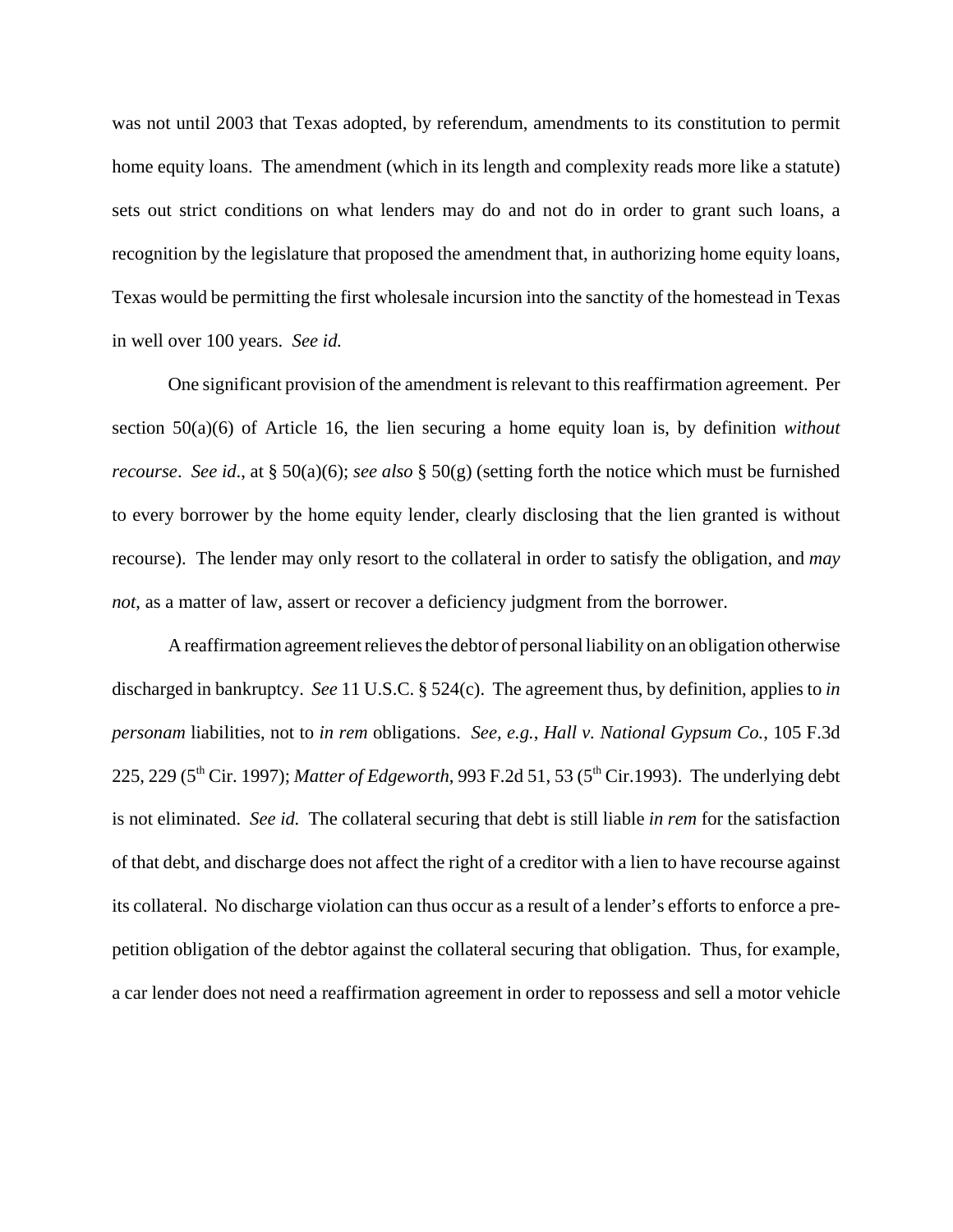securing that debt post-discharge if the debtor is in default.<sup>1</sup> Nor does a home lender need a reaffirmation agreement as a pre-condition to enforcing against the debtor's home the debtor's obligation to repay a pre-petition obligation secured by that home. *See In re Kinion*, 207 F.3d 751, 757 (5th Cir. 2000); *In re Pratt*, 462 F.3d 14, 17 (1st Cir. 2007) (as a matter of law, a lien normally survives bankruptcy and the discharge, and is enforceable per state law).

By definition, then, loans which are by their very nature non-recourse in the first instance, whether by contract or by statute, are loans that do not need to be reaffirmed, because reaffirmation discharges only *unsecured* debt. *See Kinion*, *supra*. In Texas, there can be no unsecured debt resulting from a home equity loan, and a lender who attempts to collect such a debt as a personal liability against the borrower would quickly find itself the defendant rather than the plaintiff in state litigation. *See* TEX. CONST., art. 16, § 50(a)(6). Yet here is a lender who has asked its borrower to execute a reaffirmation agreement on a home equity loan (the form shows a footer that identifies the origin of the form as the bank). Is the lender simply doing this as a sort of automatic response to bankruptcy, without thinking? Perhaps. But the court's fear is that the reaffirmation agreement might ultimately be used by this (or some) lender in a state court action to recover a deficiency obligation otherwise prohibited by the Texas Constitution, on some theory of waiver or the like.

The purpose of this opinion is simple and direct: a reaffirmation agreement serves but one purpose. It relieves a lender from the discharge injunction in section 524(a) of the Bankruptcy Code, and nothing more. It cannot (and should not) be construed as a waiver of rights otherwise granted under non-bankruptcy law. That is especially so when the reaffirmation agreement is sought by the lender, with all the inducements and pressures that a lender might bring to bear to convince a debtor

<sup>&</sup>lt;sup>1</sup> It is beyond the scope of this short opinion to discuss whether the fact of bankruptcy itself, without interruption in other obligations such as maintaining payment or maintaining insurance, counts as an event of default sufficient to justify a creditor's repossessing and foreclosing on the collateral. The issue appears to be driven by state law.